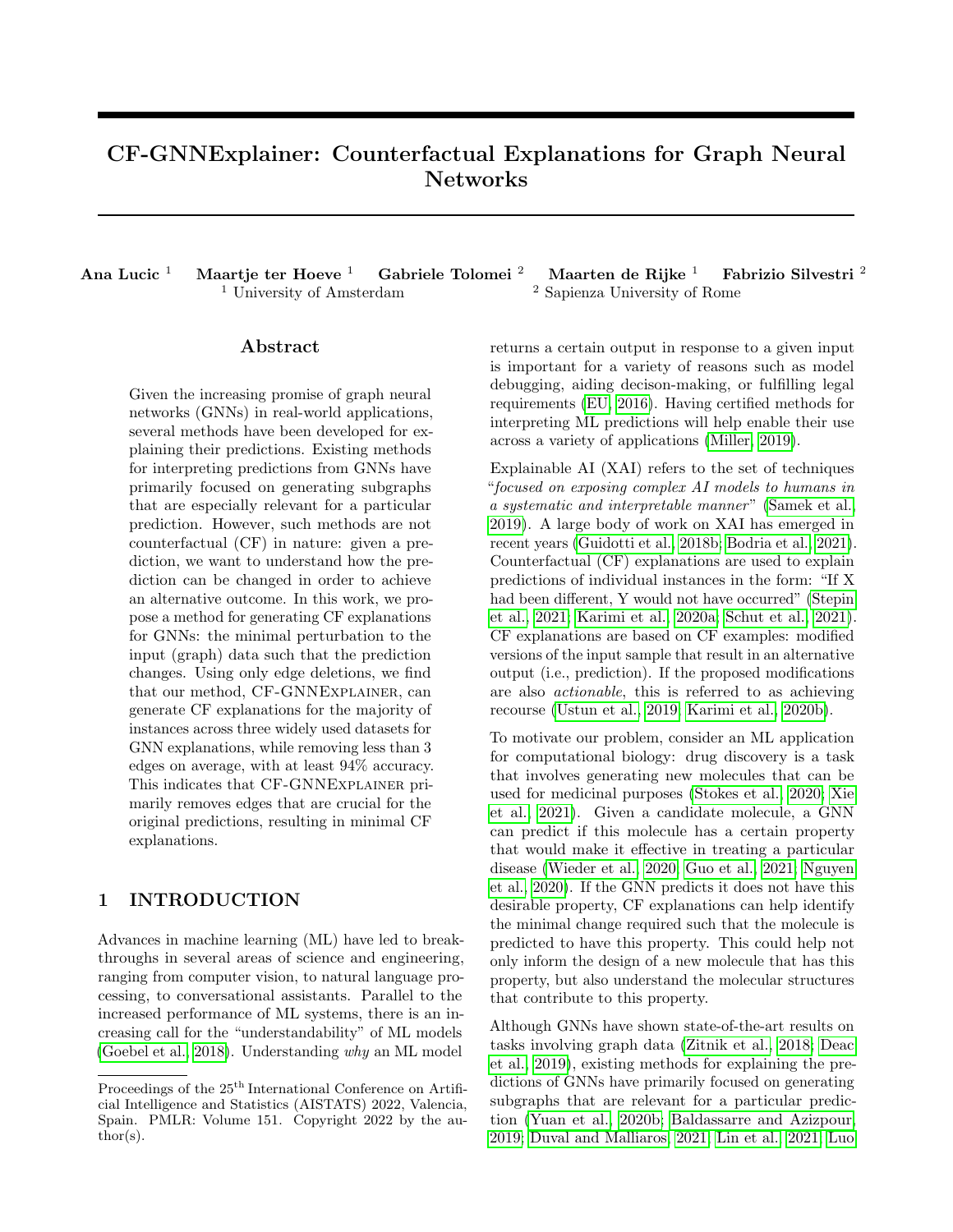[et al., 2020;](#page-10-9) [Pope et al., 2019;](#page-10-10) [Schlichtkrull et al., 2021;](#page-10-11) [Vu and Thai, 2020;](#page-11-5) [Ying et al., 2019;](#page-11-6) [Yuan et al., 2021\)](#page-11-7). However, none of these methods are able to identify the minimal subgraph automatically  $-$  they all require the user to specify the size of the subgraph, S, in advance. We show that even if we adapt existing methods to the  $CF$  explanation problem, and try varying values for  $S$ , such methods are not able to produce valid, accurate CF explanations, and are therefore not well-suited to solve the CF explanation problem. To address this gap, we propose CF-GNNExplainer, a method for generating CF explanations for GNNs.

Similar to other CF methods for tabular or image data proposed in the literature [\(Verma et al., 2020;](#page-11-8) [Karimi](#page-10-5) [et al., 2020b\)](#page-10-5), CF-GNNExplainer works by perturbing input data at the instance-level. Unlike previous methods, CF-GNNExplainer can generate CF explanations for graph data. In particular, our method iteratively removes edges from the original adjacency matrix based on matrix sparsification techniques, keeping track of the perturbation that leads to a change in prediction, and returning the perturbation with the smallest change w.r.t. the number of edges.



Figure 1: Intuition of counterfactual example generation by CF-GNNExplainer.

We evaluate CF-GNNEXPLAINER on three public datasets for GNN explanations and measure its effectiveness using four metrics: fidelity, explanation size, sparsity, and accuracy. We find that CF-GNNExplainer is able to generate CF examples with at least 94% accuracy, while removing fewer than 3 edges on average. We make the following contributions:

- We formalize the problem of generating CF explanations for GNNs (Section [4\)](#page-2-0).
- We propose CF-GNNEXPLAINER, a novel method for explaining predictions from GNNs (Section [5\)](#page-3-0).
- We propose an experimental setup for holistically evaluating CF explanations for GNNs (Section [6\)](#page-4-0).

The implementation of CF-GNNExplainer is available at <https://github.com/cf-gnnexplainer>.

## 2 RELATED WORK

Since our work is a counterfactual XAI approach for GNNs, it is related to GNN explainability (Section [2.1\)](#page-1-0) as well as counterfactual explanations (Section [2.2\)](#page-1-1). It is also related to adversarial attack methods (Section [2.3\)](#page-2-1).

#### <span id="page-1-0"></span>2.1 GNN Explainability

Several GNN XAI approaches have been proposed – a recent survey of the most relevant work is presented by [Yuan et al.](#page-11-4) [\(2020b\)](#page-11-4). However, unlike our work, none of the methods in this survey generate CF explanations.

The majority of existing GNN XAI methods provide an explanation in the form of a subgraph of the original graph that is deemed to be important for the prediction [\(Yuan et al., 2020b;](#page-11-4) [Baldassarre and Azizpour, 2019;](#page-9-6) [Duval and Malliaros, 2021;](#page-9-7) [Lin et al., 2021;](#page-10-8) [Luo et al.,](#page-10-9) [2020;](#page-10-9) [Pope et al., 2019;](#page-10-10) [Schlichtkrull et al., 2021;](#page-10-11) [Vu](#page-11-5) [and Thai, 2020;](#page-11-5) [Ying et al., 2019;](#page-11-6) [Yuan et al., 2021\)](#page-11-7). We refer to these as *subgraph-generating methods*. Such methods are analogous to popular XAI methods such as LIME [\(Ribeiro et al., 2016\)](#page-10-12) or SHAP [\(Lundberg and](#page-10-13) [Lee, 2017\)](#page-10-13), which identify relevant features for a particular prediction for tabular, image, or text data. All of these methods require the user to specify the size of the explanation,  $S$ , in advance: the number of features (or edges) to keep. In contrast, CF-GNNExplainer generates CF explanations, which can find the size of the explanation without requiring input from the user. Although both types of techniques are meant for explaining GNN predictions, they are solving fundamentally different problems: CF explanations generate the minimal perturbation such that the prediction changes, while subgraph-retrieving methods identify a relevant (and not necessarily minimal) subgraph that matches the original prediction.

[Kang et al.](#page-10-14) [\(2019\)](#page-10-14) also generate CF examples for GNNs, but their work focuses on a different task: link prediction. Other GNN XAI methods identify important node features [\(Huang et al., 2020\)](#page-9-8) or similar examples [\(Faber](#page-9-9) [et al., 2020\)](#page-9-9). [Yuan et al.](#page-11-9) [\(2020a\)](#page-11-9) and [Schnake et al.](#page-10-15) [\(2020\)](#page-10-15) generate model-level (i.e., global) explanations for GNNs, which differs from our work since we produce instance-level (i.e., local) explanations.

## <span id="page-1-1"></span>2.2 Counterfactual Explanations

There exists a substantial body of work on CF explanations for tabular, image, and text data [\(Verma et al.,](#page-11-8) [2020;](#page-11-8) [Karimi et al., 2020b;](#page-10-5) [Stepin et al., 2021\)](#page-10-2). Some methods treat the underlying classification model as a black-box [\(Laugel et al., 2018;](#page-10-16) [Guidotti et al., 2018a;](#page-9-10) [Lucic et al., 2020\)](#page-10-17), whereas others make use of the model's inner workings [\(Tolomei et al., 2017;](#page-11-10) [Wachter](#page-11-11) [et al., 2018;](#page-11-11) [Ustun et al., 2019;](#page-11-0) [Kanamori et al., 2020;](#page-9-11) [Lucic et al., 2022\)](#page-10-18). All of these methods are based on perturbing feature values to generate CF examples – they are not equipped to handle graph data with relationships (i.e., edges) between instances (i.e., nodes). In contrast, CF-GNNExplainer provides CF examples specifically for graph data.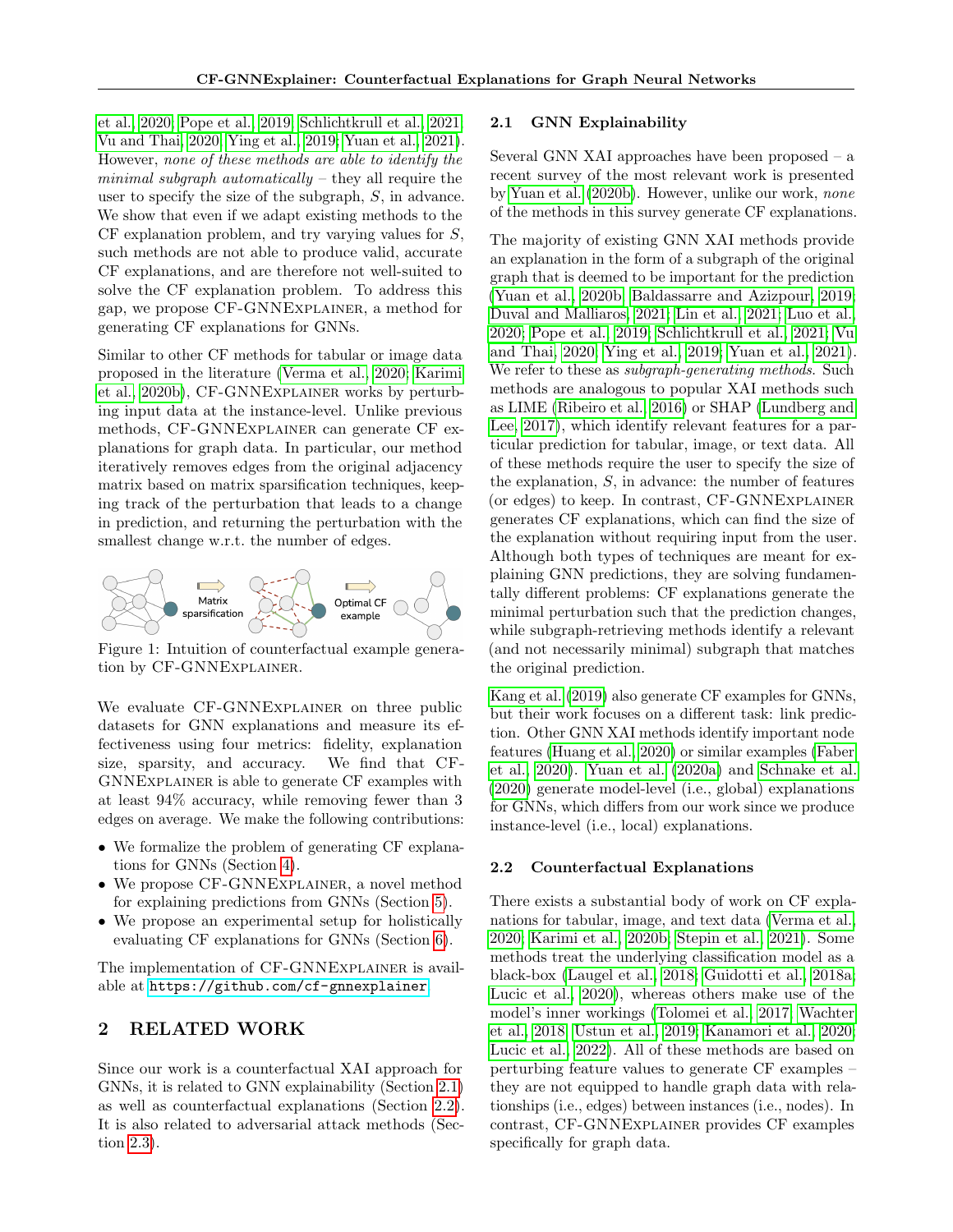#### <span id="page-2-1"></span>2.3 Adversarial Attacks

CF examples are also related to adversarial attacks [\(Sun et al., 2018\)](#page-10-19): they both represent instances obtained from minimal perturbations to the input, which induce changes in the prediction made by the learned model. One difference between the two is in the intent: adversarial examples are meant to fool the model, while CF examples are meant to explain the prediction [\(Freiesleben, 2021;](#page-9-12) [Lucic et al., 2022\)](#page-10-18). In the context of graph data, adversarial attack methods typically make minimal perturbations to the overall graph with the intention of degrading overall model performance, as opposed to attacking individual nodes. In contrast, we are interested in generating CF examples for individual nodes, as opposed to identifying perturbations to the overall graph. We confirm that the CF examples produced by CF-GNNExplainer are informative and not adversarial by measuring the accuracy of our method (see Section [6.3\)](#page-5-0).

# <span id="page-2-5"></span>3 BACKGROUND

In this section, we provide background informations on GNNs (Section [3.1\)](#page-2-2) and matrix sparsification (Section [3.2\)](#page-2-3), both of which are necessary for understanding CF-GNNExplainer.

### <span id="page-2-2"></span>3.1 Graph Neural Networks

Graphs are structures that represent a set of entities (nodes) and their relations (edges). GNNs operate on graphs to produce representations that can be used in downstream tasks such as graph or node classification. The latter is the focus of this work. We refer to the survey papers by [Battaglia et al.](#page-9-13) [\(2018\)](#page-9-13) and [Chami](#page-9-14) [et al.](#page-9-14) [\(2021\)](#page-9-14) for an overview of existing GNN methods.

Let  $f(A, X; W) \to y$  be any GNN, where y is the set of possible predicted classes, A is an  $n \times n$  adjacency matrix, X is an  $n \times p$  feature matrix, and W is the learned weight matrix of  $f$ . In other words,  $A$  and  $X$ are the inputs of  $f$ , and  $f$  is parameterized by  $W$ .

A node's representation is learned by iteratively updating the node's features based on its neighbors' features. The number of layers in  $f$  determines which neighbors are included: if there are  $\ell$  layers, then the node's final representation only includes neighbors that are at most  $\ell$  hops away from that node in the graph  $\mathcal{G}$ . The rest of the nodes in  $\mathcal G$  are not relevant for the computation of the node's final representation. We define the subgraph neighborhood of a node v as the set of the nodes and edges relevant for the computation of  $f(v)$  (i.e., those in the  $\ell$ -hop neighborhood of f), represented as a tuple:  $\mathcal{G}_v = (A_v, X_v)$ , where  $A_v$  is the subgraph adjacency matrix and  $X_v$  is the node feature matrix for nodes that are at most  $\ell$  hops away from v. We then define a node v as a tuple of the form  $v = (A_v, x)$ , where x is the feature vector for v.

### <span id="page-2-3"></span>3.2 Matrix Sparsification

CF-GNNExplainer uses matrix sparsification to generate CF examples, inspired by [Srinivas et al.](#page-10-20) [\(2017\)](#page-10-20), who propose a method for training sparse neural networks. Given a weight matrix  $W$ , a binary sparsification matrix is learned which is multiplied element-wise with  $W$  such that some of the entries in  $W$  are zeroed out. In the work by [Srinivas et al.](#page-10-20) [\(2017\)](#page-10-20), the objective is to remove entries in the weight matrix in order to reduce the number of parameters in the model. In our case, we want to zero out entries in the adjacency matrix (i.e., remove edges) in order to generate CF explanations for GNNs. That is, we want to remove the important edges – those that are crucial for the prediction.

## <span id="page-2-0"></span>4 PROBLEM FORMULATION

In general, a CF example  $\bar{x}$  for an instance x according to a trained classifier  $f$  is found by perturbing the features of x such that  $f(x) \neq f(\bar{x})$  [\(Wachter et al.,](#page-11-11) [2018\)](#page-11-11). An optimal CF example  $\bar{x}^*$  is one that minimizes the distance between the original instance and the CF example, according to some distance function d, and the resulting optimal CF explanation is  $\Delta_x^* = \bar{x}^* - x$ [\(Lucic et al., 2022\)](#page-10-18).

For graph data, it may not be enough to simply perturb node features, especially since they are not always available. This is why we are interested in generating CF examples by perturbing the graph structure instead. In other words, we want to change the relationships between instances (i..e, nodes), rather than change the instances themselves. Therefore, a CF example for graph data has the form  $\bar{v} = (\bar{A}_v, x)$ , where x is the feature vector and  $\overline{A}_v$  is a perturbed version of  $A_v$ , the adjacency matrix of the subgraph neighborhood of a node v.  $\overline{A}_v$  is obtained by removing some edges from  $A_v$ , such that  $f(v) \neq f(\bar{v})$ . Following [Wachter](#page-11-11) [et al.](#page-11-11) [\(2018\)](#page-11-11) and [Lucic et al.](#page-10-18) [\(2022\)](#page-10-18), we generate CF examples by minimizing a loss function of the form:

<span id="page-2-4"></span>
$$
\mathcal{L} = \mathcal{L}_{pred}(v, \bar{v} \mid f, g) + \beta \mathcal{L}_{dist}(v, \bar{v} \mid d), \qquad (1)
$$

where  $v$  is the original node,  $f$  is the original model, g is the CF model that generates  $\bar{v}$ , and  $\mathcal{L}_{pred}$  is a prediction loss that encourages  $f(v) \neq f(\bar{v})$ .  $\mathcal{L}_{dist}$  is a distance loss that encourages  $\bar{v}$  to be close to v, and β controls how important  $\mathcal{L}_{dist}$  is compared to  $\mathcal{L}_{pred}$ . We want to find  $\bar{v}^*$  that minimizes Eq. [1:](#page-2-4) this is the optimal CF example for v.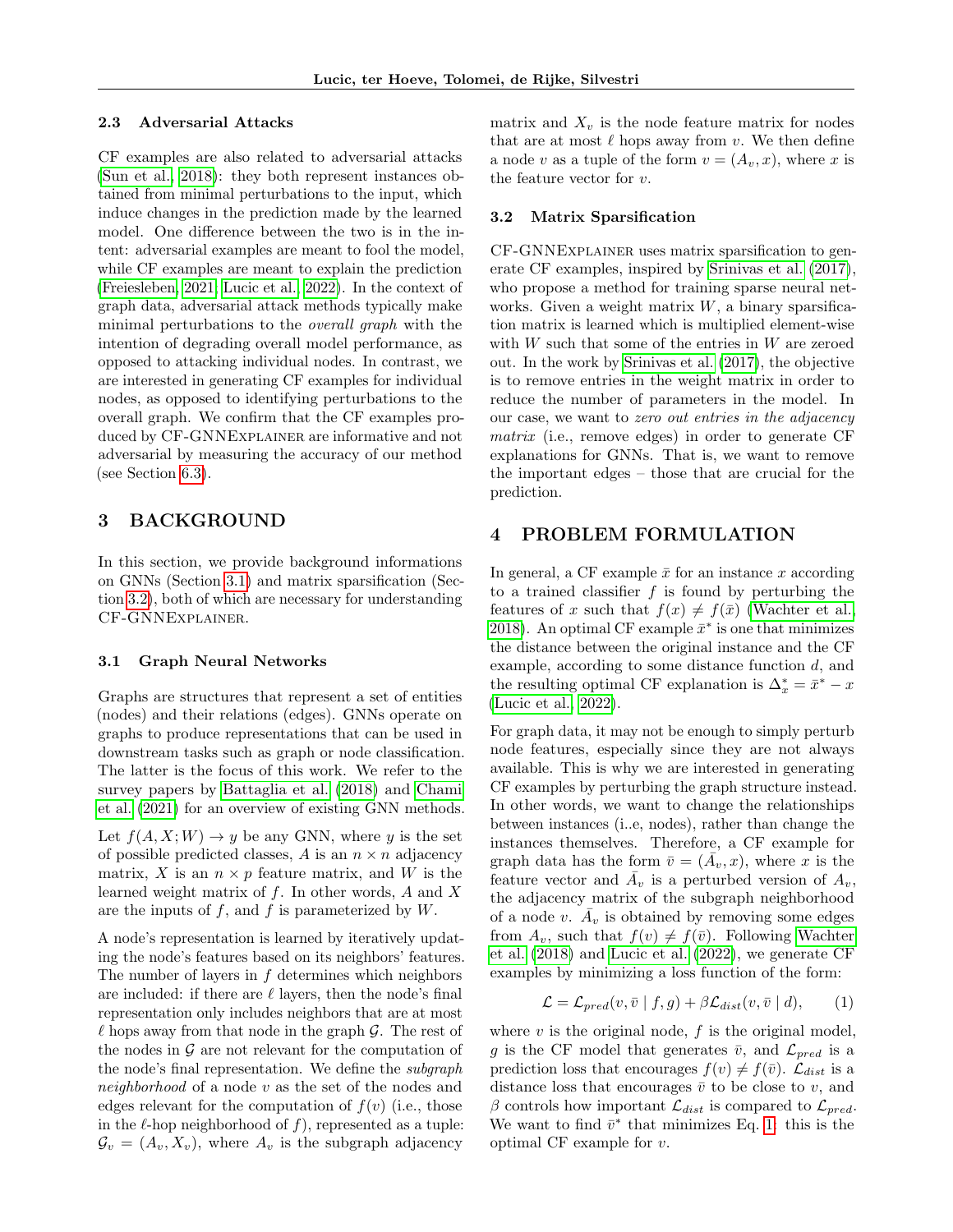## <span id="page-3-0"></span>5 METHOD: CF-GNNExplainer

To solve the problem defined in Section [4,](#page-2-0) we propose CF-GNNEXPLAINER, which generates  $\bar{v} = (\bar{A}_v, x)$ given a node  $v = (A_v, x)$ . Our method can operate on any GNN model f. To illustrate our method and avoid cluttered notation, let f be a standard, one-layer Graph Convolutional Network [\(Kipf and Welling, 2017\)](#page-10-21) for node classification:

$$
f(A, X; W) = \text{softmax}\left[\tilde{D}^{-1/2}\tilde{A}\tilde{D}^{-1/2}XW\right],\quad(2)
$$

where  $\tilde{A} = A + I, I$  is the identity matrix,  $\tilde{D}_{ii} = \sum_j \tilde{A}_{ij}$ are entries in the degree matrix  $\tilde{D}$ , X is the node feature matrix, and  $W$  is the weight matrix [\(Kipf and Welling,](#page-10-21) [2017\)](#page-10-21).

## <span id="page-3-3"></span>5.1 Adjacency Matrix Perturbation

First, we define  $\overline{A}_v = P \odot A_v$ , where P is a binary perturbation matrix that sparsifies  $A_v$ . Our aim is to find P for a given node v such that  $f(A_v, x) \neq$  $f(P \odot A_{\nu}, x)$ . To find P, we build upon the method by [Srinivas et al.](#page-10-20) [\(2017\)](#page-10-20) for training sparse neural networks (see Section [3\)](#page-2-5), where our objective is to zero out entries in the adjacency matrix (i.e., remove edges). That is, we want to find  $P$  that minimally perturbs  $A_v$ , and use it to compute  $\overline{A}_v = P \odot A_v$ . If an element  $P_{i,j} = 0$ , this results in the deletion of the edge between node  $i$ and node  $j$ . When  $P$  is a matrix of ones, this indicates that all edges in  $A_v$  are used in the forward pass.

Similar to the work by [Srinivas et al.](#page-10-20) [\(2017\)](#page-10-20), we first generate an intermediate, real-valued matrix  $\hat{P}$  with entries in [0, 1], apply a sigmoid transformation, then threshold the entries to arrive at a binary  $P$ : entries greater than or equal to 0.5 become 1, while those below 0.5 become 0. In the case of undirected graphs (i.e., those with symmetric adjacency matrices), we first generate a perturbation vector which we then use to populate  $\tilde{P}$  in a symmetric manner, instead of generating  $\hat{P}$  directly.

### 5.2 Counterfactual Generating Model

We want our perturbation matrix  $P$  to only act on  $A_v$ , not  $\tilde{A}_v$ , in order to preserve self-loops in the message passing of f. This is because we always want a node representation update to include its own representation from the previous layer. Therefore we first rewrite Eq. [2](#page-3-1) for our illustrative one-layer case to isolate  $A_v$ :

$$
f(A_v, X_v; W) =
$$
  
softmax 
$$
\left[ (D_v + I)^{-1/2} (A_v + I)(D_v + I)^{-1/2} X_v W \right]^{(3)}
$$

To generate CFs, we propose a new function  $q$ , which is based on  $f$ , but it is parameterized by  $P$  instead of W. We update the degree matrix  $D_v$  based on  $P \odot A_v$ , add the identity matrix to account for self-loops (as in  $\tilde{D_v}$  in Eq. [2\)](#page-3-1), and call this  $\bar{D_v}$ :

<span id="page-3-2"></span>
$$
g(A_v, X_v, W; P) =
$$
  
softmax  $\left[ \overline{D}_v^{-1/2} (P \odot A_v + I) \overline{D}_v^{-1/2} X_v W \right]$  (4)

<span id="page-3-1"></span>In other words, f learns the weight matrix while holding the data constant, while  $g$  generates new data points (i.e., CF examples) while holding the weight matrix (i.e., model) constant. Another distinction between f and  $q$  is that the aim of  $f$  is to find the optimal set of weights that generalizes well on an unseen test set, while the objective of  $q$  is to generate an optimal CF example, given a particular node (i.e.,  $\bar{v}$  is the output of  $g$ ).

#### 5.3 Loss Function Optimization

We generate  $P$  by minimizing Eq. [1,](#page-2-4) adopting the negative log-likelihood (NLL) loss for  $\mathcal{L}_{pred}$ :

<span id="page-3-4"></span>
$$
\mathcal{L}_{pred}(v,\bar{v}|f,g) = -\mathbb{1}[f(v) = f(\bar{v})] \cdot \mathcal{L}_{NLL}(f(v), g(\bar{v})).
$$
\n(5)

Since we do not want  $f(\bar{v})$  to match  $f(v)$ , we put a negative sign in front of  $\mathcal{L}_{pred}$  and include an indicator function to ensure the loss is active as long as  $f(\bar{v}) =$  $f(v)$ . Note that f and g have the same weight matrix  $W$  – the main difference is that q also includes the perturbation matrix P.

 $\mathcal{L}_{dist}$  can be based on any differentiable distance function. In our case, we take d to be the element-wise difference between  $v$  and  $\bar{v}$ , corresponding to the difference between  $A_v$  and  $\overline{A}_v$ : the number of edges removed. For undirected graphs, we divide this value by 2 to account for the symmetry in the adjacency matrices. When updating  $P$ , we take the gradient of Eq. [1](#page-2-4) with respect to the intermediate  $\hat{P}$ , not the binary P.

### 5.4 CF-GNNExplainer

We call our method CF-GNNEXPLAINER and summarize its details in Algorithm [1.](#page-4-1) Given an node in the test set  $v$ , we first obtain its original prediction from f and initialize  $\hat{P}$  as a matrix of ones,  $J_n$ , to initially retain all edges. Next, we run CF-GNNExplainer for  $K$  iterations. To find a CF example, we use Eq. [4.](#page-3-2)

First, we compute P by thresholding  $\hat{P}$  (see Section [5.1\)](#page-3-3). Then we use  $P$  to obtain the sparsified adjacency matrix that gives us a candidate CF example,  $\bar{v}_{cand}$ . This example is then fed to the original GNN,  $f$ , and if  $f$ predicts a different output than for the original node, we have found a valid CF example,  $\bar{v}$ . We keep track of the "best" CF example (i.e., the most minimal according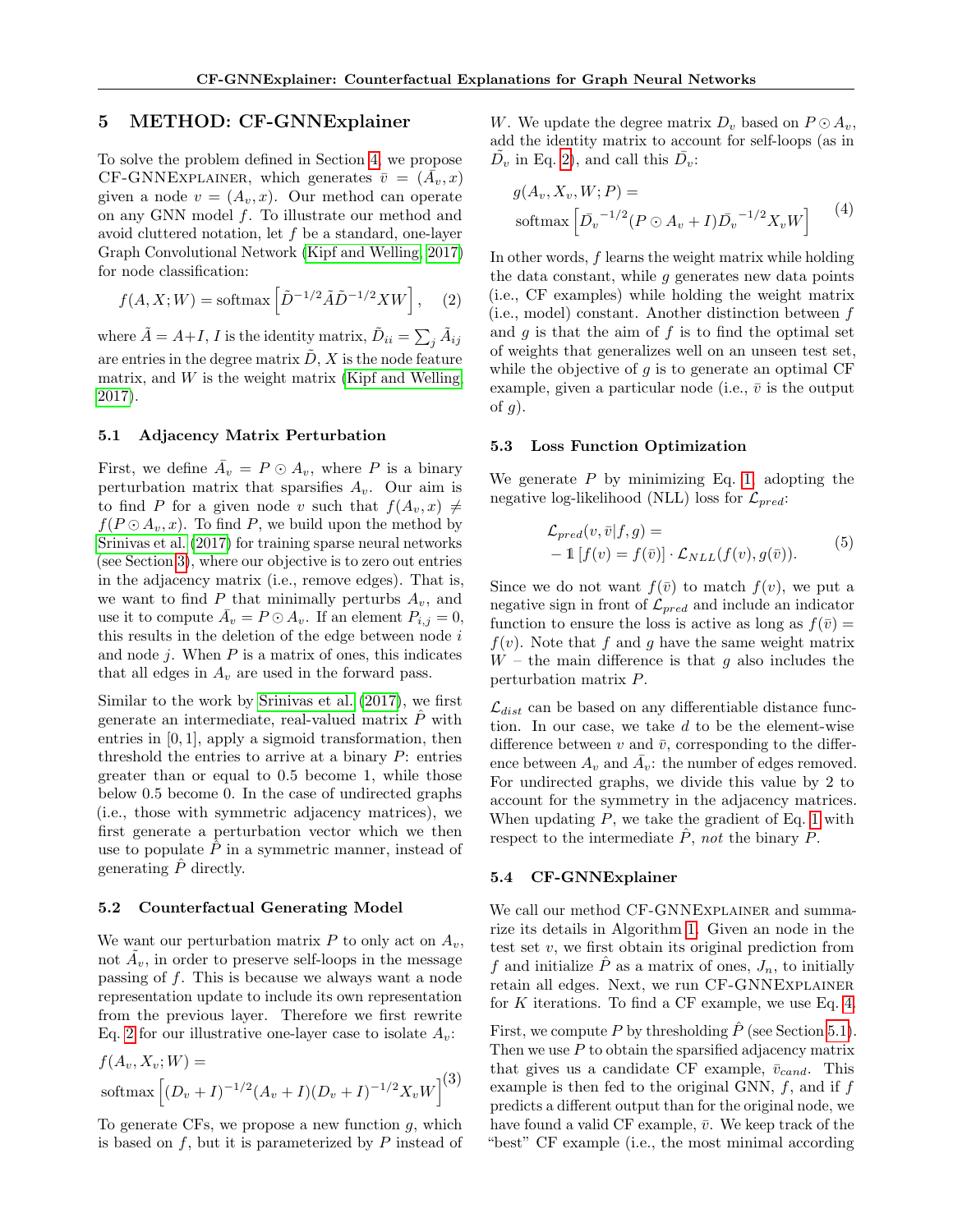<span id="page-4-1"></span>Algorithm 1 CF-GNNEXPLAINER: given a node  $v = (A_v, x)$  where  $f(v) = y$ , generate the minimal perturbation,  $\overline{v} = (\overline{A}_v, x)$ , such that  $f(\overline{v}) \neq y$ .

**Input:** node  $v = (A_v, x)$ , trained GNN model f, CF model g, loss function  $\mathcal{L}$ , learning rate  $\alpha$ , number of iterations  $K$ , distance function  $d$ .

 $f(v) = y$  # Get GNN prediction  $P \leftarrow J_n$  # Initialization  $\bar{v}^* = [\ ]$ 

for  $\cal K$  iterations do  $\bar{v} =$  GET\_CF\_EXAMPLE()  $\mathcal{L} \leftarrow \mathcal{L}(v, \bar{v}, f, g) \quad \# \; Eq \; 1 \; \mathcal{C} \; Eq \; 5$  $\mathcal{L} \leftarrow \mathcal{L}(v, \bar{v}, f, g) \quad \# \; Eq \; 1 \; \mathcal{C} \; Eq \; 5$  $\mathcal{L} \leftarrow \mathcal{L}(v, \bar{v}, f, g) \quad \# \; Eq \; 1 \; \mathcal{C} \; Eq \; 5$  $\mathcal{L} \leftarrow \mathcal{L}(v, \bar{v}, f, g) \quad \# \; Eq \; 1 \; \mathcal{C} \; Eq \; 5$  $\hat{P} \leftarrow \hat{P} + \alpha \nabla_{\hat{P}} \mathcal{L}$  # Update  $\hat{P}$ end for

to d), and return this as the optimal CF example  $\bar{v}^*$ after K iterations. Between iterations, we compute the loss following Eqn [1](#page-2-4) and [5,](#page-3-4) and update  $\hat{P}$  based on the gradient of the loss. In the end, we retrieve the optimal CF explanation  $\Delta_v^* = v - \bar{v}^*$ .

## 5.5 Complexity

CF-GNNEXPLAINER has time complexity  $O(KN^2)$ , where  $N$  is the number of nodes in the subgraph neighbourhood and  $K$  is the number of iterations. We note that high complexity is common for local XAI methods (i.e., SHAP, GNNExplainer, etc), but in practice, one typically only generates explanations for a subset of the dataset.

## <span id="page-4-0"></span>6 EXPERIMENTAL SETUP

In this section, we outline our experimental setup for evaluating CF-GNNExplainer, including the datasets and models used (Section [6.1\)](#page-4-2), the baselines we compare against (Section [6.2\)](#page-5-1), the evaluation metrics (Section [6.3\)](#page-5-0), and the hyperparameter search method (Section [6.4\)](#page-5-2). In total, we run approximately 375 hours of experiments on one Nvidia TitanX Pascal GPU with access to 12GB RAM.

#### <span id="page-4-2"></span>6.1 Datasets and Models

Given the challenges associated with defining and evaluating the accuracy of XAI methods [\(Doshi-Velez and](#page-9-15) [Kim, 2018\)](#page-9-15), we first focus on synthetic tasks where we know the ground-truth explanations. Although there exist real graph classification datasets with groundtruth explanations [\(Debnath et al., 1991\)](#page-9-16), there do not exist any real node classification datasets with groundFunction GET\_CF\_EXAMPLE()  $P \leftarrow \text{threshold}(\sigma(P))$  $\bar{A}_v \leftarrow P \odot A_v$  $\bar{v}_{cand} \leftarrow (\bar{A}_v, x)$ if  $f(v) \neq f(\bar{v}_{cand})$  then  $\bar{v} \leftarrow \bar{v}_{cand}$ if not  $\bar{v}^*$  then  $\bar{v}^* \leftarrow \bar{v}$  # First CF else if  $d(v, \bar{v}) \leq d(v, \bar{v}^*)$  then  $\bar{v}^* \leftarrow \bar{v}$  # Keep track of best CF end if end if  ${\bf return} \;\; \bar v^*$ 

truth explanations, which is the task we focus on in this paper. Building such a dataset would be an excellent contribution, but is outside the scope of this paper.

In our experiments, we use the TREE-CYCLES, TREE-GRIDS, BA-SHAPES datasets from [Ying et al.](#page-11-6) [\(2019\)](#page-11-6). These datasets were created specifically for the task of explaining node classification predictions from GNNs. Each dataset consists of (i) a base graph, (ii) motifs that are attached to random nodes of the base graph, and (iii) additional edges that are randomly added to the overall graph. They are all undirected graphs. The classification task is to determine whether or not the nodes are part of the motif. The purpose of these datasets is to have a ground-truth for the "correctness" of an explanation: for nodes in the motifs, the explanation is the motif itself [\(Luo et al., 2020\)](#page-10-9). The dataset statistics are available in Table 1.

tree-cycles consists of a binary tree base graph with 6-cycle motifs, tree-grids also has a binary tree as its base graph, but with  $3\times3$  grids as the motifs. For ba-shapes, the base graph is a Barabasi-Albert (BA) graph with house-shaped motifs, where each motif consists of 5 nodes (one for the top of the house, two in the middle, and two on the bottom). Here, there are four possible classes (not in motif, in motif: top, middle, bottom). We note that compared to the other two datasets, the ba-shapes dataset is much more densely connected – the node degree is more than twice as high as that of the TREE-CYCLES or TREE-GRID datasets, and the average number of nodes and edges in each node's computation graph is order(s) of magnitude larger. We use the same experimental setup (i.e., dataset splits, model architecture) as [Ying et al.](#page-11-6) [\(2019\)](#page-11-6) to train a 3-layer GCN (hidden size  $= 20$ ) for each task. Our GCNs have at least 87% accuracy on the test set.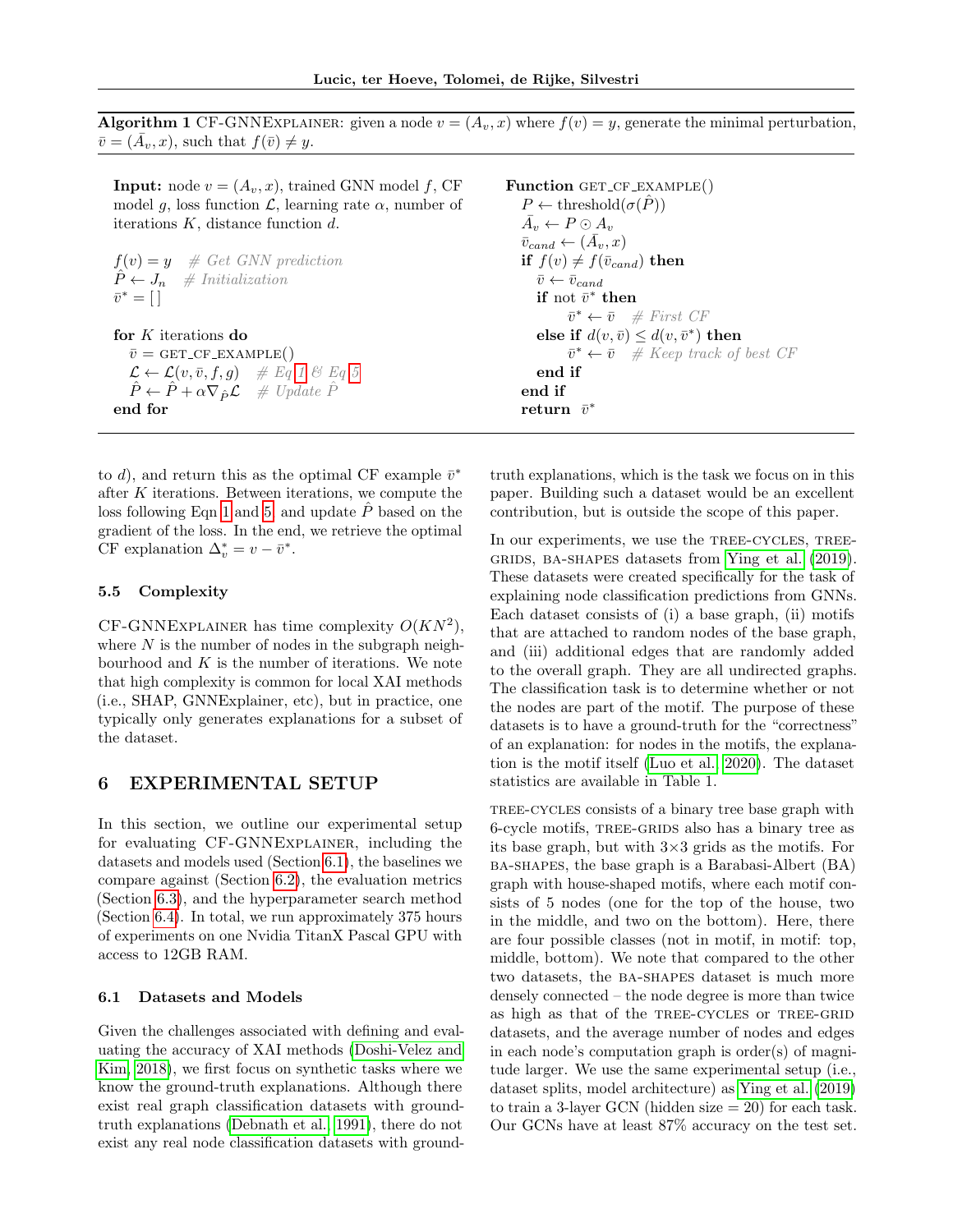| murcates the size of the ground truth (GT) explanation. |                |             |               |
|---------------------------------------------------------|----------------|-------------|---------------|
|                                                         | TREE           | <b>TREE</b> | ВA            |
|                                                         | <b>CYCLES</b>  | Grid        | <b>SHAPES</b> |
| $#$ classes                                             | $\overline{2}$ | 2           | 4             |
| $\#$ nodes in motif                                     | 6              | 9           | 5             |
| $\#$ edges in motif (GT)                                | 6              | 12          | 6             |
| $#$ nodes in total                                      | 871            | 1231        | 700           |
| $#$ edges in total                                      | 1950           | 3410        | 4100          |
| Avg node degree                                         | 2.27           | 2.77        | 5.87          |
| Avg # nodes in $A_v$                                    | 19.12          | 30.69       | 304.40        |
| Avg # edges in $A_v$                                    | 18.99          | 33.94       | 1106.24       |

<span id="page-5-3"></span>Table 1: Dataset statistics. The  $\#$  edges in the motif indicates the size of the ground truth  $\overline{(CT)}$  explanation

## <span id="page-5-1"></span>6.2 Baselines

Since existing GNN XAI methods give explanations in the form of relevant subgraphs as opposed to CF examples, it is not straightforward to identify baselines for our experiments that ensure a fair comparison between methods. To evaluate CF-GNNExplainer, we compare against 4 baselines: RANDOM, 1HOP, RM-1HOP, and GNNExplainer. The random perturbation is meant as a sanity check. We randomly initialize the entries of  $\tilde{P} \in [-1, 1]$  and apply the same sigmoid transformation and thresholding as described in Section [5.1.](#page-3-3) We repeat this  $K$  times and keep track of the most minimal perturbation resulting in a CF example. Next, we compare against baselines that are based on the ego graph of  $v$  (i.e., its 1-hop neighbourhood): 1HOP keeps all edges in the ego graph of  $v$ , while RM-1HOP removes all edges in the ego graph of  $v$ .

Our fourth baseline is based on GNNExplainer by [Ying et al.](#page-11-6) [\(2019\)](#page-11-6), which identifies the S most relevant edges for the prediction (i.e., the most relevant subgraph of size  $S$ ). To generate CF explanations, we remove the subgraph generated by GNNEXPLAINER. We include this method in our experiments in order to have a baseline based on a prominent GNN XAI method, but we note that subgraph-retrieving methods like GNNEXPLAINER are not meant for generating CF explanations. Unlike our method, GNNExplainer cannot automatically find a minimal subgraph and therefore requires the user to determine the number of edges to keep in advance (i.e., the value of  $S$ ). As a result, we cannot evaluate how minimal its CF explanations are, but we can compare it against our method in terms of (i) its ability to generate valid CF examples, and (ii) how accurate those CF examples are. We report results on GNNEXPLAINER for  $S \in \{1, 2, 3, 4, 5,$ GT}, where GT is the size of the ground truth explanation (i.e., the number of edges in the motif, see Table [1\)](#page-5-3).

#### <span id="page-5-0"></span>6.3 Metrics

We generate a CF example for each node in the graph separately and evaluate in terms of four metrics.

Fidelity: is defined as the proportion of nodes where the original predictions match the prediction for the explanations [\(Molnar, 2019;](#page-10-22) [Ribeiro et al., 2016\)](#page-10-12). Since we generate CF examples, we do not want the original prediction to match the prediction for the explanation, so we want a low value for fidelity.

Explanation Size: is the number of removed edges. It corresponds to the  $\mathcal{L}_{dist}$  term in Equation [1:](#page-2-4) the difference between the original  $A_v$  and the counterfactual  $\bar{A}_v$ . Since we want to have *minimal* explanations, we want a small value for this metric. Note that we cannot evaluate this metric for GNNExplainer.

**Sparsity:** measures the proportion of edges in  $A_v$  that are removed [\(Yuan et al., 2020b\)](#page-11-4). A value of 0 indicates all edges in  $A_v$  were removed. Since we want *minimal* explanations, we want a value close to 1. Note that we cannot evaluate this metric for GNNExplainer.

Accuracy: is the mean proportion of explanations that are "correct". Following [Ying et al.](#page-11-6) [\(2019\)](#page-11-6) and [Luo et al.](#page-10-9) [\(2020\)](#page-10-9), we only compute accuracy for nodes that are originally predicted as being part of the motifs, since accuracy can only be computed on instances for which we know the ground truth explanations. Given that we want minimal explanations, we consider an explanation to be correct if it exclusively involves edges that are inside the motifs (i.e., only removes edges that are within the motifs).

The exact calculations of all metrics can be found in the public code base at [https://github.com/](https://github.com/cf-gnnexplainer) [cf-gnnexplainer](https://github.com/cf-gnnexplainer).

#### <span id="page-5-2"></span>6.4 Hyperparameter Search

We experiment with different optimizers and hyperparameter values for the number of iterations  $K$ , the trade-off parameter  $\beta$ , the learning rate  $\alpha$ , and the Nesterov momentum  $m$  (when applicable). We choose the setting that produces the most CF examples. We test the number of iterations  $K \in \{100, 300, 500\},\$ the trade-off parameter  $\beta \in \{0.1, 0.5\}$ , the learning rate  $\alpha \in \{0.005, 0.01, 0.1, 1\}$ , and the Nesterov momentum  $m \in \{0, 0.5, 0.7, 0.9\}$ . We test Adam, SGD and AdaDelta as optimizers. We find that for all three datasets, the SGD optimizer gives the best results, with  $k = 500, \beta = 0.5, \text{ and } \alpha = 0.1.$  For the TREE-CYCLES and TREE-GRID datasets, we set  $m = 0$ , while for the BA-SHAPES dataset, we use  $m = 0.9$ .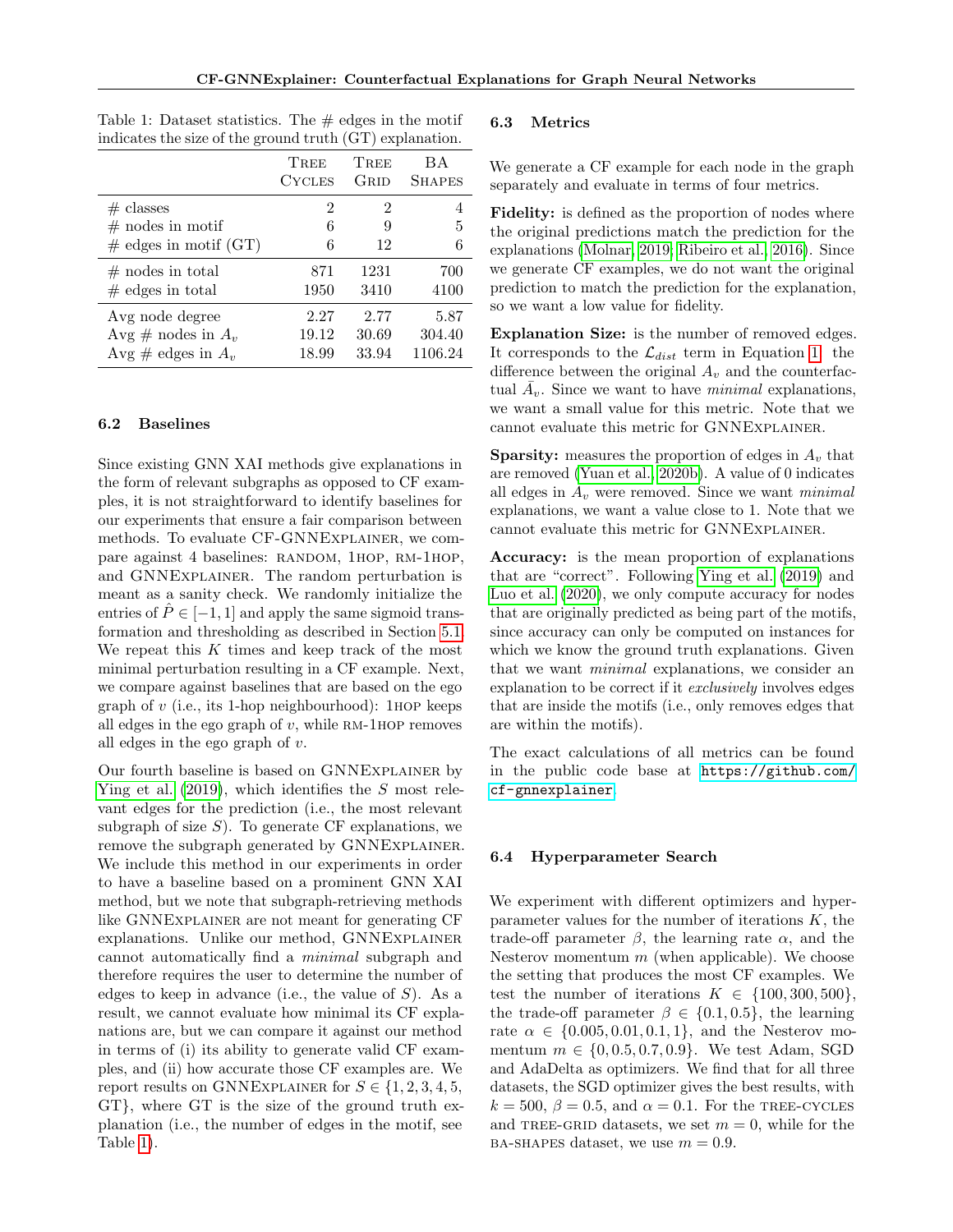Lucic, ter Hoeve, Tolomei, de Rijke, Silvestri

|                  | TREE-CYCLES  |             |      |                          | TREE-GRID                              |       |      |             | <b>BA-SHAPES</b>   |        |      |             |
|------------------|--------------|-------------|------|--------------------------|----------------------------------------|-------|------|-------------|--------------------|--------|------|-------------|
|                  | Fid.<br>Size |             |      |                          | Spars. Acc. Fid. Size Spars. Acc. Fid. |       |      | Size        | <i>Spars. Acc.</i> |        |      |             |
| Method           |              |             |      | ▲                        |                                        | ▼     | ▲    | ▲           |                    |        |      |             |
| RANDOM           | 0.00         | 4.70        | 0.79 |                          | $0.63$ 0.00                            | 9.06  | 0.75 |             | $0.77$ 0.00        | 503.31 |      | 0.58 0.17   |
| 1 <sub>HOP</sub> |              | 0.32 15.64  | 0.13 | 0.45                     | 0.32                                   | 29.30 | 0.09 | 0.72        | 0.60               | 504.18 | 0.05 | 0.18        |
| $RM-1HOP$        | 0.46         | 2.11        | 0.89 | $\overline{\phantom{m}}$ | 0.61                                   | 2.27  | 0.92 |             | $-$ 0.21           | 10.56  |      | $0.97$ 0.99 |
| CF-GNNEXPLAINER  |              | $0.21$ 2.09 |      | $0.90\ 0.94$             | $0.07$ 1.47                            |       |      | $0.94$ 0.96 | 0.39               | 2.39   | 0.99 | -0.96       |

<span id="page-6-0"></span>Table 2: Results comparing our method to RANDOM, 1HOP, and RM-1HOP. Below each metric,  $\blacktriangledown$  indicates a low value is desirable, while  $\blacktriangle$  indicates a high value is desirable.

# 7 RESULTS

We evaluate CF-GNNEXPLAINER in terms of the metrics outlined in Section [6.3.](#page-5-0) The results are shown in Table [2](#page-6-0) and Table [3.](#page-8-0) In almost all settings, we find that CF-GNNExplainer outperforms the baselines in terms of explanation size, sparsity, and accuracy, which shows that CF-GNNExplainer satisfies our objective of finding accurate, minimal CF examples. In cases where the baselines outperform CF-GNNEXPLAINER on a particular metric, they perform poorly on the rest of the metrics, or on other datasets.

# 7.1 Main Findings

Fidelity: CF-GNNEXPLAINER outperforms 1HOP across all three datasets, and outperforms rm-1hop for TREE-CYCLES and TREE-GRID in terms of fidelity. We find that RANDOM has the lowest fidelity in all cases – it is able to find CF examples for every single node. In the following subsections, we will see that this corresponds to poor performance on the other metrics.

Explanation Size: Figures [2](#page-7-0) to [5](#page-7-0) show histograms of the explanation size for CF-GNNExplainer and the baselines.

We see that across all three datasets, CF-GNNExplainer has the smallest (i.e., most minimal) explanation sizes. This is especially true when comparing to RANDOM and 1HOP for the BA-SHAPES dataset, where we had to use a different scale for the x-axis due to how different the explanation sizes were. We postulate that this difference could be because ba-shapes is a much more densely connected graph; it has fewer nodes but more edges compared to the other two datasets, and the average number of nodes and edges in the subgraph neighborhood is order(s) of magnitude larger (see Table [1\)](#page-5-3). Therefore, when performing random perturbations, there is substantial opportunity to remove edges that do not necessarily need to be removed, leading to much larger explanation sizes. When there are many edges in the subgraph neighborhood, removing everything except the 1-hop

neighbourhood, as is done in 1hop, also results in large explanation sizes. In contrast, the loss function used by CF-GNNExplainer ensures that only a few edges are removed, which is the desirable behavior since we want minimal explanations.

Sparsity: CF-GNNEXPLAINER outperforms the RAN-DOM, RM-1HOP, 1HOP baselines for all three datasets in terms of sparsity. We note CF-GNNExplainer and RM-1HOP perform much better on this metric in comparison to the other methods, which aligns with the results from explanation size.

Accuracy: We observe that CF-GNNExplainer has the highest accuracy for the TREE-CYCLES and TREE-GRID datasets, whereas RM-1HOP has the highest accuracy for ba-shapes. However, we are unable to calculate the accuracy of RM-1HOP for the other two datasets since it is unable to generate any CF examples for motif nodes, contributing to the low sparsity on those datasets. We observe accuracy levels upwards of 94% for CF-GNNExplainer across all datasets, indicating that it is consistent in correctly removing edges that are crucial for the initial predictions in the vast majority of cases (see Table [2\)](#page-6-0).

## 7.2 Comparison to GNNExplainer

Table [3](#page-8-0) shows the results comparing our method to GN-NExplainer. We find that our method outperforms GNNExplainer across all three datasets in terms of both fidelity and accuracy, for all tested values of S. However, this is not surprising since GNNExplainer is not meant for generating CF explanations, so we cannot expect it to perform well on a task it was not designed for. We cannot compare explanation size or sparsity fairly since GNNExplainer requires the user to input the value of S.

## 7.3 Summary of results

Evaluating on four distinct metrics for each dataset gives us a more holistic view of the results. We find that across all three datasets, CF-GNNExplainer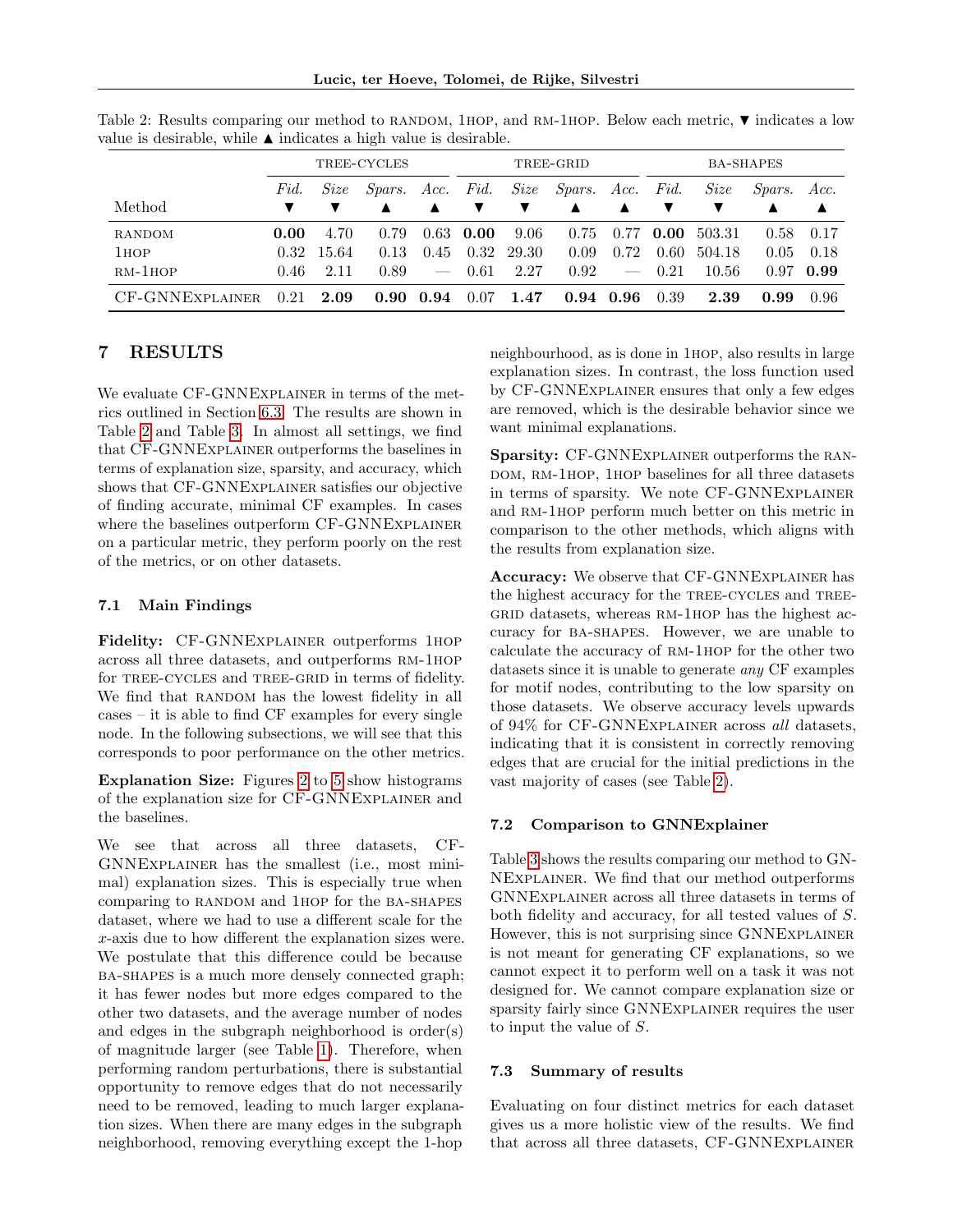<span id="page-7-0"></span>

Figure 2: Histograms showing the proportion of CF examples that have a certain explanation size from RANDOM. Note the x-axis for BA-SHAPES goes up to 1500. Left: TREE-CYCLES, Middle: TREE-GRID, Right: BA-SHAPES.



Figure 3: Histograms showing the proportion of CF examples that have a certain explanation size from 1hop. Note the x-axis for BA-SHAPES goes up to 1500. Left: TREE-CYCLES, Middle: TREE-GRID, Right: BA-SHAPES.



Figure 4: Histograms showing the proportion of CF examples that have a certain explanation size from rm-1hop. Note the x-axis for BA-SHAPES goes up to 70. Left: TREE-CYCLES, Middle: TREE-GRID, Right: BA-SHAPES.



Figure 5: Histograms showing the proportion of CF examples that have a certain explanation size from CF-GNNEXPLAINER. Note the x-axis for BA-SHAPES goes up to 70. Left: TREE-CYCLES, Middle: TREE-GRID, Right: ba-shapes.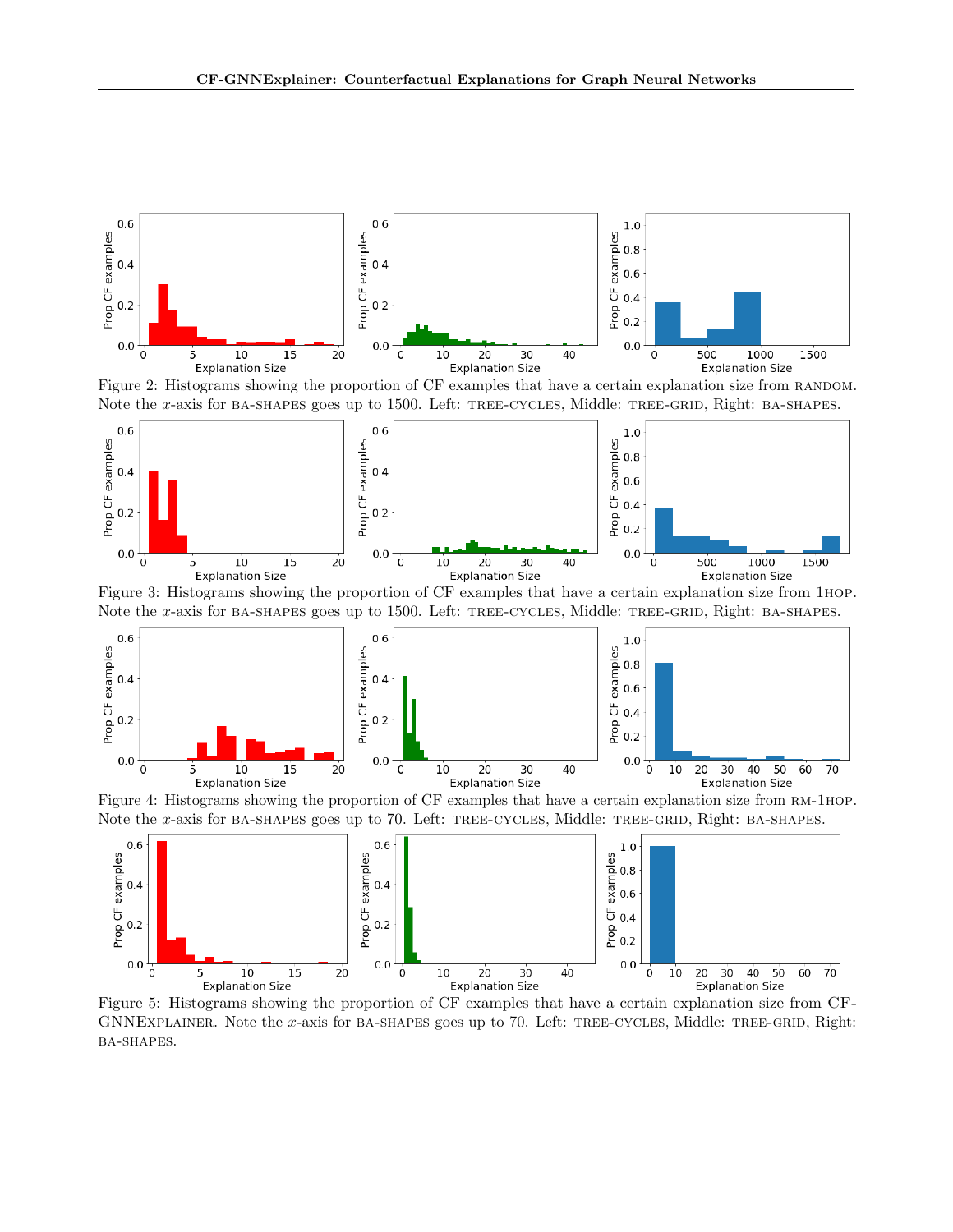<span id="page-8-0"></span>

| Table 3: Results comparing our method to GNNEXPLAINER. GNNEXPLAINER cannot find S automatically,                                     |
|--------------------------------------------------------------------------------------------------------------------------------------|
| so we try varying values of S. GT indicates the size of the ground truth explanation for each dataset. CF-                           |
| GNNEXPLAINER finds S automatically. Below each metric, $\nabla$ indicates a low value is desirable, while $\blacktriangle$ indicates |
| a high value is desirable.                                                                                                           |

|                   | TREE-CYCLES                    |             |      |      |      |       | TREE-GRID          |                  | <b>BA-SHAPES</b> |      |        |      |
|-------------------|--------------------------------|-------------|------|------|------|-------|--------------------|------------------|------------------|------|--------|------|
|                   | Fid.<br>Size<br>Spars.<br>Acc. |             |      |      | Fid. | Size  | <i>Spars. Acc.</i> |                  | Fid.             | Size | Spars. | Acc. |
| Method            |                                |             | ▲    | ▲    | ▼    | ▼     | ▲                  | $\blacktriangle$ | ▼                |      |        | ▲    |
| GNNEXP $(S = 1)$  | 0.65                           | 1.00        | 0.92 | 0.61 | 0.69 | 1.00  | 0.96               | 0.79             | 0.90             | 1.00 | 0.94   | 0.52 |
| GNNEXP $(S = 2)$  | 0.59                           | 2.00        | 0.85 | 0.54 | 0.51 | 2.00  | 0.92               | 0.78             | 0.85             | 2.00 | 0.91   | 0.40 |
| GNNEXP $(S=3)$    |                                | $0.56$ 3.00 | 0.79 | 0.51 | 0.46 | 3.00  | 0.88               | 0.79             | 0.83             | 3.00 | 0.87   | 0.34 |
| GNNEXP $(S = 4)$  | 0.58                           | 4.00        | 0.72 | 0.48 | 0.42 | 4.00  | 0.84               | 0.79             | 0.83             | 4.00 | 0.83   | 0.31 |
| GNNEXP $(S=5)$    | 0.57                           | 5.00        | 0.66 | 0.46 | 0.40 | 5.00  | 0.80               | 0.79             | 0.81             | 5.00 | 0.81   | 0.27 |
| GNNEXP $(S = GT)$ | 0.55                           | 6.00        | 0.57 | 0.46 | 0.35 | 11.83 | 0.53               | 0.74             | 0.82             | 6.00 | 0.79   | 0.24 |
| CF-GNNEXPLAINER   | 0.21                           | 2.09        | 0.90 | 0.94 | 0.07 | 1.47  | 0.94               | 0.96             | 0.39             | 2.39 | 0.99   | 0.96 |

can generate CF examples for the majority of nodes in the test set (i.e., low fidelity), while only removing a small number of edges (i.e., low explanation size, high sparsity). For nodes where we know the ground truth (i.e., those in the motifs) we achieve at least 94% accuracy.

Although RANDOM can generate CF examples for every node, they are not very minimal or accurate. The latter is also true for  $1HOP - in general$ , it has the worst scores for explanation size, sparsity and accuracy. GNNExplainer performs at a similar level as 1hop, indicating that although it is a prominent GNN XAI method, it is not well-suited for solving the CF explanation problem.

RM-1HOP is competitive in terms of explanation size, but it performs poorly in terms of fidelity for the TREEcycles and tree-grid datasets, and its accuracy on these datasets is unknown since it is unable to generate any CF examples for nodes in the motifs. These results show that our method is simple and extremely effective in solving the CF explanation task, unlike the baselines we test.

# 8 SOCIETAL IMPACT

Researchers have raised concerns about the hidden assumptions behind the use of CF examples [\(Baro](#page-9-17)[cas et al., 2020\)](#page-9-17), as well as potentials for misuse [\(Kasirzadeh and Smart, 2021\)](#page-10-23). When explaining ML systems through CF examples, it is crucial to account for the context in which the system is deployed. CF explanations are not a guarantee to achieving recourse [\(Ustun et al., 2019\)](#page-11-0) – changes suggested should be seen as candidate changes, not absolute solutions, since what is pragmatically actionable differs depending on the context.

We believe it is crucial for the ML community to invest in developing more rigorous evaluation protocols for XAI methods. We suggest that researchers in XAI collaborate with researchers in human-computer interaction to design human-centered user studies about evaluating the utility of XAI methods in practice. We are glad to see initiatives for such collaborations already taking place [\(Ehsan et al., 2021\)](#page-9-18).

# 9 CONCLUSION

In this work, we propose CF-GNNEXPLAINER, a method for generating CF explanations for any GNN. Our simple and effective method is able to generate CF explanations that are (i) minimal, both in terms of the absolute number of edges removed (explanation size), as well as the proportion of the subgraph neighborhood that is perturbed (sparsity), and (ii) accurate, in terms of removing edges that we know to be crucial for the initial predictions.

We evaluate our method on three commonly used datasets for GNN explanation tasks and find that these results hold across all three datasets. We find that existing GNN XAI methods are not well-suited to solving the CF explanation task, while CF-GNNExplainer is able to reliably produce minimal, accurate CF explanations.

In its current form, CF-GNNExplainer is limited to performing edge deletions in the context of node classification tasks. For future work, we plan to incorporate node feature perturbations in our framework and extend CF-GNNExplainer to accommodate graph classification tasks. We also plan to investigate adapting graph attack methods for generating CF explanations, as well as conduct a user study to determine if humans find CF-GNNExplainer useful in practice.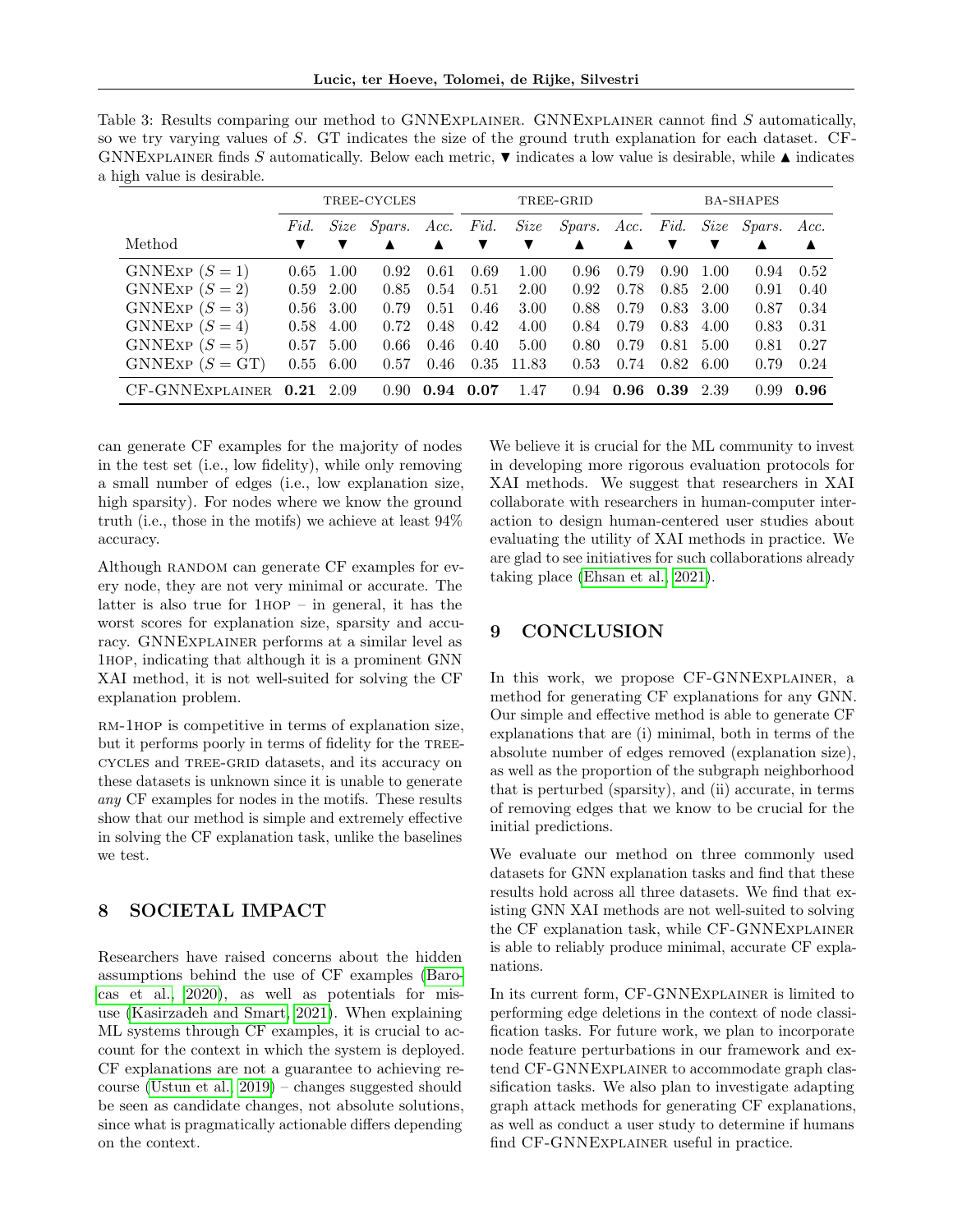### Acknowledgements

We want to thank Li Chen as well as the anonymous reviewers for the thoughtful feedback they provided on the paper. This research was supported by the Netherlands Organisation for Scientific Research (NWO) under project nr. 652.001.003, the Dutch National Police, the Italian Ministry of Education, University and Research (MIUR) under the grant "Dipartimenti di eccellenza 2018-2022" of the Department of Computer Science and the Department of Computer Engineering at Sapienza University of Rome. All content represents the opinion of the authors, which is not necessarily shared or endorsed by their respective employers and/or sponsors.

## References

- <span id="page-9-6"></span>Federico Baldassarre and Hossein Azizpour. Explainability techniques for graph convolutional networks. In ICML Workshop on Learning and Reasoning with Graph-Structured Representations, 2019.
- <span id="page-9-17"></span>Solon Barocas, Andrew D. Selbst, and Manish Raghavan. The Hidden Assumptions Behind Counterfactual Explanations and Principal Reasons. In ACM Conference on Fairness, Accountability, and Transparency, 2020.
- <span id="page-9-13"></span>Peter W. Battaglia, Jessica B. Hamrick, Victor Bapst, Alvaro Sanchez-Gonzalez, Vinicius Zambaldi, Mateusz Malinowski, Andrea Tacchetti, David Raposo, Adam Santoro, Ryan Faulkner, Caglar Gulcehre, Francis Song, Andrew Ballard, Justin Gilmer, George Dahl, Ashish Vaswani, Kelsey Allen, Charles Nash, Victoria Langston, Chris Dyer, Nicolas Heess, Daan Wierstra, Pushmeet Kohli, Matt Botvinick, Oriol Vinyals, Yujia Li, and Razvan Pascanu. Relational inductive biases, deep learning, and graph networks. arXiv, 2018.
- <span id="page-9-3"></span>Francesco Bodria, Fosca Giannotti, Riccardo Guidotti, Francesca Naretto, Dino Pedreschi, and Salvatore Rinzivillo. Benchmarking and survey of explanation methods for black box models. arXiv, 2021.
- <span id="page-9-14"></span>Ines Chami, Sami Abu-El-Haija, Bryan Perozzi, Christopher Ré, and Kevin Murphy. Machine learning on graphs: A model and comprehensive taxonomy. arXiv, 2021.
- <span id="page-9-5"></span>Andreea Deac, Yu-Hsiang Huang, Petar Veličković, Pietro Liò, and Jian Tang. Drug-Drug Adverse Effect Prediction with Graph Co-Attention. In ICML Workshop on Computational Biology, 2019.
- <span id="page-9-16"></span>A.K. Debnath, R.L. Lopez de Compadre, G. Debnath, A.J. Shusterman, and C. Hansch. Structure-activity relationship of mutagenic aromatic and heteroaromatic nitro compounds. correlation with molecu-

lar orbital energies and hydrophobicity. Journal of Medicinal Chemistry, 1991.

- <span id="page-9-15"></span>Finale Doshi-Velez and Been Kim. Considerations for Evaluation and Generalization in Interpretable Machine Learning. Springer International Publishing, 2018.
- <span id="page-9-7"></span>Alexandre Duval and Fragkiskos D. Malliaros. Graphsvx: Shapley value explanations for graph neural networks. In European Conference on Machine Learning and Principles and Practice of Knowledge Discovery in Databases, 2021.
- <span id="page-9-18"></span>Upol Ehsan, Q Vera Liao, and et al. Operationalizing Human-Centered Perspectives in Explainable AI. Workshop at CHI 2021., 2021.
- <span id="page-9-1"></span>EU. Regulation (EU) 2016/679 of the European Parliament (GDPR). Official Journal of the European Union, 2016.
- <span id="page-9-9"></span>Lukas Faber, Amin K Moghaddam, and Roger Wattenhofer. Contrastive Graph Neural Network Explanation. In ICML Workshop on Graph Representation Learning and Beyond, 2020.
- <span id="page-9-12"></span>Timo Freiesleben. The Intriguing Relation Between Counterfactual Explanations and Adversarial Examples. Minds and Machines, 2021.
- <span id="page-9-0"></span>R. Goebel, A. Chander, K. Holzinger, F. Lecue, Z. Akata, S. Stumpf, P. Kieseberg, and A. Holzinger. Explainable AI: The new 42? In International IFIP Cross Domain (CD) Conference for Machine Learning and Knowledge Extraction, pages 295–303, 2018.
- <span id="page-9-10"></span>Riccardo Guidotti, Anna Monreale, Salvatore Ruggieri, Dino Pedreschi, Franco Turini, and Fosca Giannotti. Local rule-based explanations of black box decision systems. arXiv, 2018a.
- <span id="page-9-2"></span>Riccardo Guidotti, Anna Monreale, Franco Turini, Dino Pedreschi, and Fosca Giannotti. A survey of methods for explaining black box models. ACM Computing Surveys, 2018b.
- <span id="page-9-4"></span>Zhichun Guo, Chuxu Zhang, Wenhao Yu, John Herr, Olaf Wiest, Meng Jiang, and Nitesh V. Chawla. Fewshot graph learning for molecular property prediction. In The Web Conference, 2021.
- <span id="page-9-8"></span>Qiang Huang, Makoto Yamada, Yuan Tian, Dinesh Singh, Dawei Yin, and Yi Chang. GraphLIME: Local Interpretable Model Explanations for Graph Neural Networks. arXiv, 2020.
- <span id="page-9-11"></span>Kentaro Kanamori, Takuya Takagi, Ken Kobayashi, and Hiroki Arimura. DACE: Distribution-Aware Counterfactual Explanation by Mixed-Integer Linear Optimization. In International Joint Conference on Artificial Intelligence, 2020.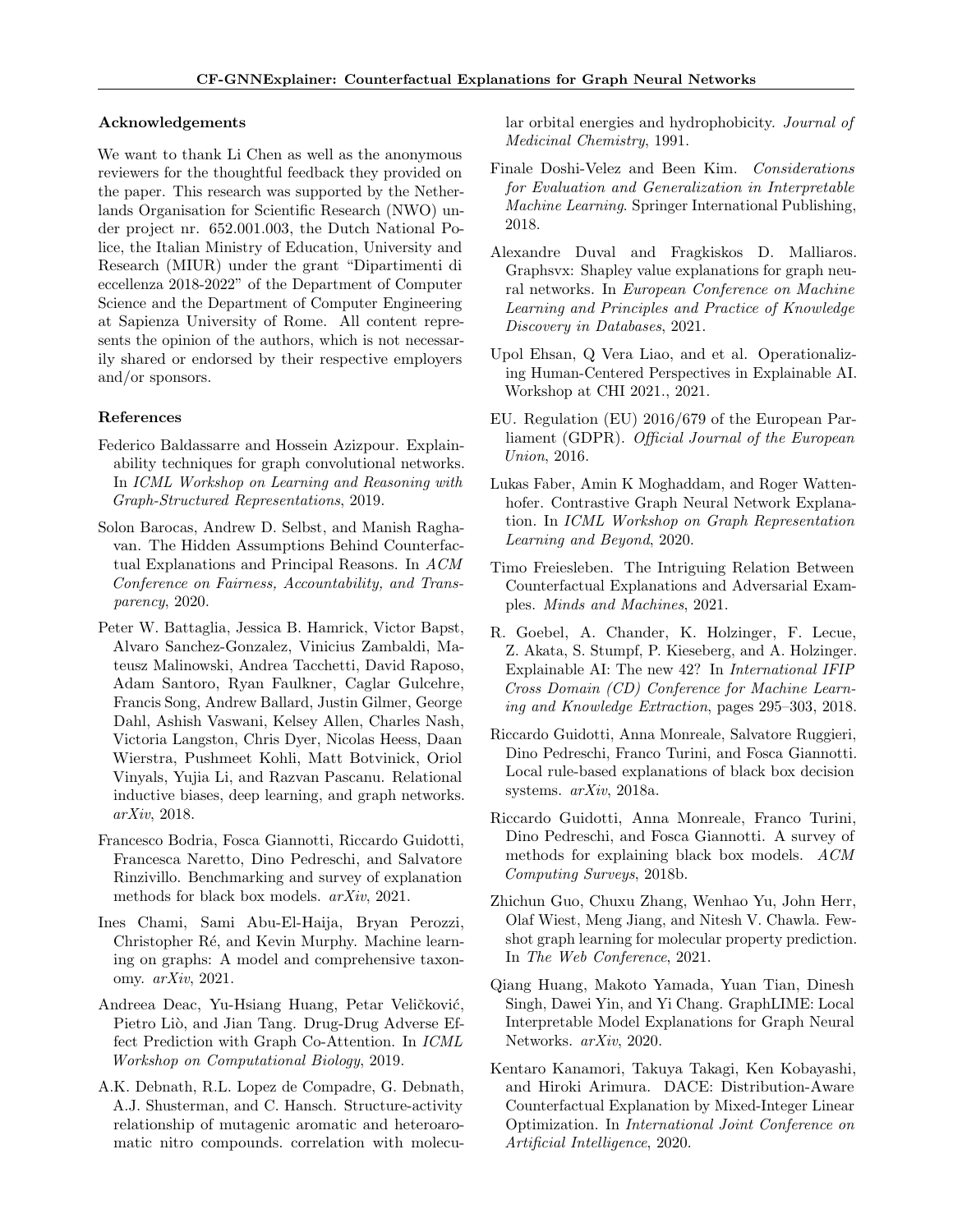- <span id="page-10-14"></span>Bo Kang, Jefrey Lijffijt, and Tijl De Bie. ExplaiNE: An Approach for Explaining Network Embedding-based Link Predictions. arXiv, 2019.
- <span id="page-10-3"></span>Amir-Hossein Karimi, Gilles Barthe, Borja Balle, and Isabel Valera. Model-Agnostic Counterfactual Explanations for Consequential Decisions. In International Conference on Artificial Intelligence and Statistics, 2020a.
- <span id="page-10-5"></span>Amir-Hossein Karimi, Gilles Barthe, Bernhard Schölkopf, and Isabel Valera. A survey of algorithmic recourse: Definitions, formulations, solutions, and prospects. arXiv, 2020b.
- <span id="page-10-23"></span>Atoosa Kasirzadeh and Andrew Smart. The use and misuse of counterfactuals in ethical machine learning. In ACM Conference on Fairness, Accountability, and Transparency, 2021.
- <span id="page-10-21"></span>Thomas N. Kipf and Max Welling. Semi-Supervised Classification with Graph Convolutional Networks. In International Conference on Learning Representations, 2017.
- <span id="page-10-16"></span>Thibault Laugel, Marie-Jeanne Lesot, Christophe Marsala, Xavier Renard, and Marcin Detyniecki. Inverse Classification for Comparison-based Interpretability in Machine Learning. In International Conference on Information Processing and Management of Uncertainty in Knowledge-Based Systems, 2018.
- <span id="page-10-8"></span>Wanyu Lin, Hao Lan, and Baochun Li. Generative Causal Explanations for Graph Neural Networks. In International Conference on Machine Learning, 2021.
- <span id="page-10-17"></span>Ana Lucic, Hinda Haned, and Maarten de Rijke. Why Does My Model Fail? Contrastive Local Explanations for Retail Forecasting. In ACM Conference on Fairness, Accountability, and Transparency, 2020.
- <span id="page-10-18"></span>Ana Lucic, Harrie Oosterhuis, Hinda Haned, and Maarten de Rijke. Focus: Flexible optimizable counterfactual explanations for tree ensembles. In AAAI Conference on Artificial Intelligence, 2022.
- <span id="page-10-13"></span>Scott M Lundberg and Su-In Lee. A Unified Approach to Interpreting Model Predictions. In Advances in Neural Information Processing Systems, 2017.
- <span id="page-10-9"></span>Dongsheng Luo, Wei Cheng, Dongkuan Xu, Wenchao Yu, Bo Zong, Haifeng Chen, and Xiang Zhang. Parameterized Explainer for Graph Neural Network. In Advances in Neural Information Processing Systems, 2020.
- <span id="page-10-0"></span>Tim Miller. Explanation in artificial intelligence: Insights from the social sciences. Artificial Intelligence, 2019.
- <span id="page-10-22"></span>Christoph Molnar. Interpretable Machine Learning. 2019.
- <span id="page-10-7"></span>Cuong Q. Nguyen, Constantine Kreatsoulas, and Kim M. Branson. Meta-learning GNN initializations for low-resource molecular property prediction. In ICML Workshop on Graph Representation Learning and Beyond, 2020.
- <span id="page-10-10"></span>Phillip E. Pope, Soheil Kolouri, Mohammad Rostami, Charles E. Martin, and Heiko Hoffmann. Explainability methods for graph convolutional neural networks. In IEEE/CVF Conference on Computer Vision and Pattern Recognition, 2019.
- <span id="page-10-12"></span>Marco Tulio Ribeiro, Sameer Singh, and Carlos Guestrin. Why should I trust you? Explaining the predictions of any classifier. In ACM SIGKDD International Conference on Knowledge Discovery and Data Mining, 2016.
- <span id="page-10-1"></span>Wojciech Samek, Grégoire Montavon, Andrea Vedaldi, Lars Kai Hansen, and Klaus-Robert Müller. Explainable AI: Interpreting, Explaining and Visualizing Deep Learning. Springer, 2019.
- <span id="page-10-11"></span>Michael Sejr Schlichtkrull, Nicola De Cao, and Ivan Titov. Interpreting graph neural networks for NLP with differentiable edge masking. In International Conference on Learning Representations, 2021.
- <span id="page-10-15"></span>Thomas Schnake, Oliver Eberle, Jonas Lederer, Shinichi Nakajima, Kristof T. Schütt, Klaus-Robert Müller, and Grégoire Montavon. XAI for graphs: Explaining graph neural network predictions by identifying relevant walks. arXiv, 2020.
- <span id="page-10-4"></span>Lisa Schut, Oscar Key, and Rory McGrath. Generating Interpretable Counterfactual Explanations By Implicit Minimisation of Epistemic and Aleatoric Uncertainties. In International Conference on Artificial Intelligence and Statistics, 2021.
- <span id="page-10-20"></span>Suraj Srinivas, Akshayvarun Subramanya, and R. Venkatesh Babu. Training sparse neural networks. In CVPR Workshops, 2017.
- <span id="page-10-2"></span>Ilia Stepin, Jose M Alonso, Alejandro Catala, and Martín Pereira-Fariña. A survey of contrastive and counterfactual explanation generation methods for explainable artificial intelligence. IEEE Access, 2021.
- <span id="page-10-6"></span>Jonathan M. Stokes, Kevin Yang, Kyle Swanson, Wengong Jin, Andres Cubillos-Ruiz, Nina M. Donghia, Craig R. MacNair, Shawn French, Lindsey A. Carfrae, Zohar Bloom-Ackermann, Victoria M. Tran, Anush Chiappino-Pepe, Ahmed H. Badran, Ian W. Andrews, Emma J. Chory, George M. Church, Eric D. Brown, Tommi S. Jaakkola, Regina Barzilay, and James J. Collins. A deep learning approach to antibiotic discovery. Cell, 2020.
- <span id="page-10-19"></span>Lichao Sun, Yingtong Dou, Carl Yang, Ji Wang, Philip S. Yu, Lifang He, and Bo Li. Adversarial attack and defense on graph data: A survey. arXiv, 2018.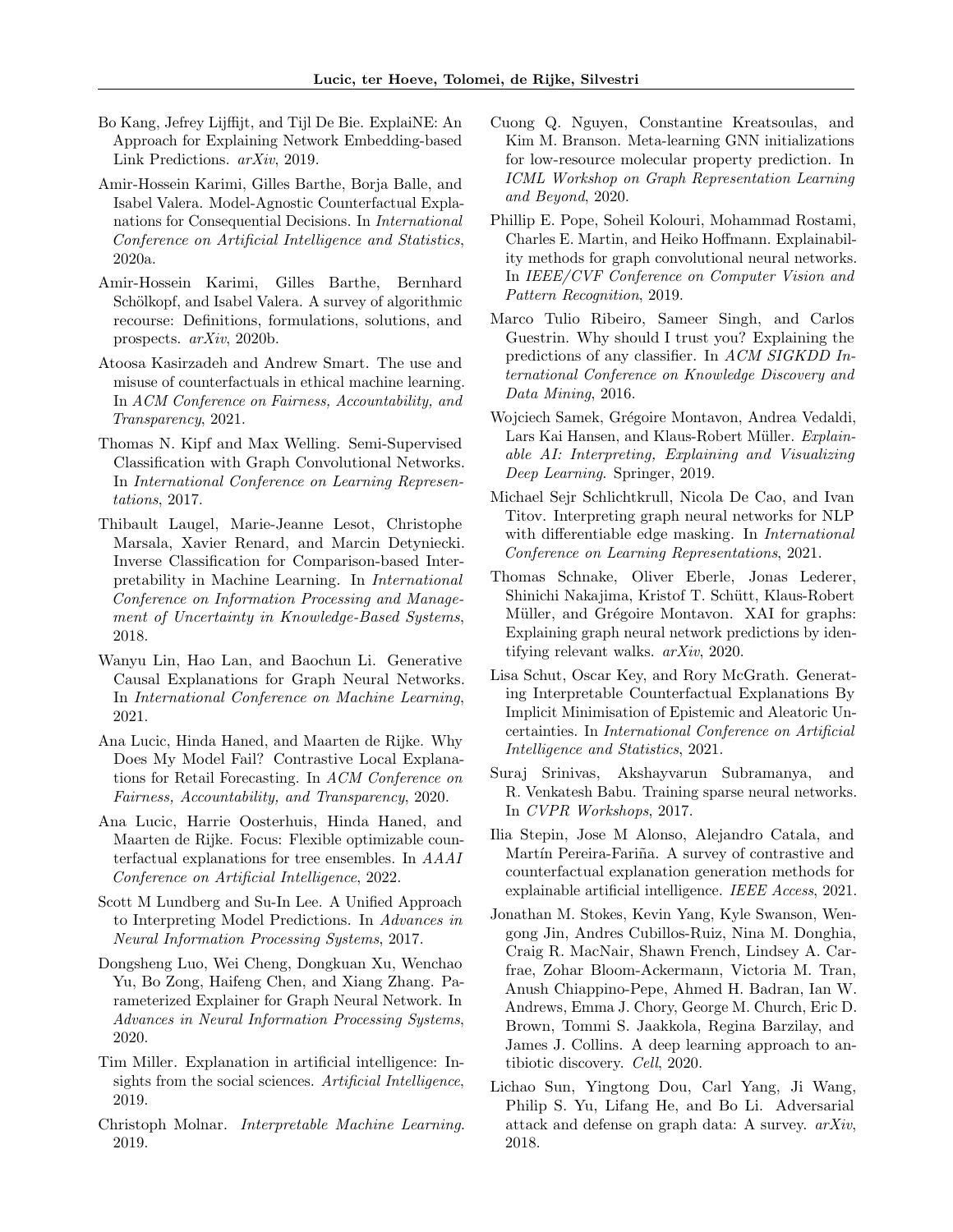- <span id="page-11-10"></span>Gabriele Tolomei, Fabrizio Silvestri, Andrew Haines, and Mounia Lalmas. Interpretable Predictions of Tree-based Ensembles via Actionable Feature Tweaking. In ACM SIGKDD International Conference on Knowledge Discovery and Data Mining, 2017.
- <span id="page-11-0"></span>Berk Ustun, Alexander Spangher, and Yang Liu. Actionable recourse in linear classification. In ACM Conference on Fairness, Accountability, and Transparency, 2019.
- <span id="page-11-8"></span>Sahil Verma, John Dickerson, and Keegan Hines. Counterfactual explanations for machine learning: A review. arXiv, 2020.
- <span id="page-11-5"></span>Minh N. Vu and My T. Thai. Pgm-explainer: Probabilistic graphical model explanations for graph neural networks. In Advances in Neural Information Processing Systems, 2020.
- <span id="page-11-11"></span>Sandra Wachter, Brent Mittelstadt, and Chris Russell. Counterfactual Explanations Without Opening the Black Box: Automated Decisions and the GDPR. Harvard Journal of Law & Technology, 2018.
- <span id="page-11-2"></span>Oliver Wieder, Stefan Kohlbacher, Mélaine Kuenemann, Arthur Garon, Pierre Ducrot, Thomas Seidel, and Thierry Langer. A compact review of molecular property prediction with graph neural networks. Drug Discovery Today: Technologies, December 2020.
- <span id="page-11-1"></span>Yutong Xie, Chence Shi, Hao Zhou, Yuwei Yang, Weinan Zhang, Yong Yu, and Lei Li. Mars: Markov molecular sampling for multi-objective drug discovery. In International Conference on Learning Representations, 2021.
- <span id="page-11-6"></span>Rex Ying, Dylan Bourgeois, Jiaxuan You, Marinka Zitnik, and Jure Leskovec. GNNExplainer: Generating explanations for graph neural networks. In Advances in Neural Information Processing Systems, 2019.
- <span id="page-11-9"></span>Hao Yuan, Jiliang Tang, Xia Hu, and Shuiwang Ji. XGNN: Towards model-level explanations of graph neural networks. arXiv, June 2020a.
- <span id="page-11-4"></span>Hao Yuan, Haiyang Yu, Shurui Gui, and Shuiwang Ji. Explainability in graph neural networks: A taxonomic survey. arXiv, 2020b.
- <span id="page-11-7"></span>Hao Yuan, Haiyang Yu, Jie Wang, Kang Li, and Shuiwang Ji. On Explainability of Graph Neural Networks via Subgraph Explorations. In International Conference on Machine Learning, 2021.
- <span id="page-11-3"></span>Marinka Zitnik, Monica Agrawal, and Jure Leskovec. Modeling polypharmacy side effects with graph convolutional networks. Bioinformatics, 2018.